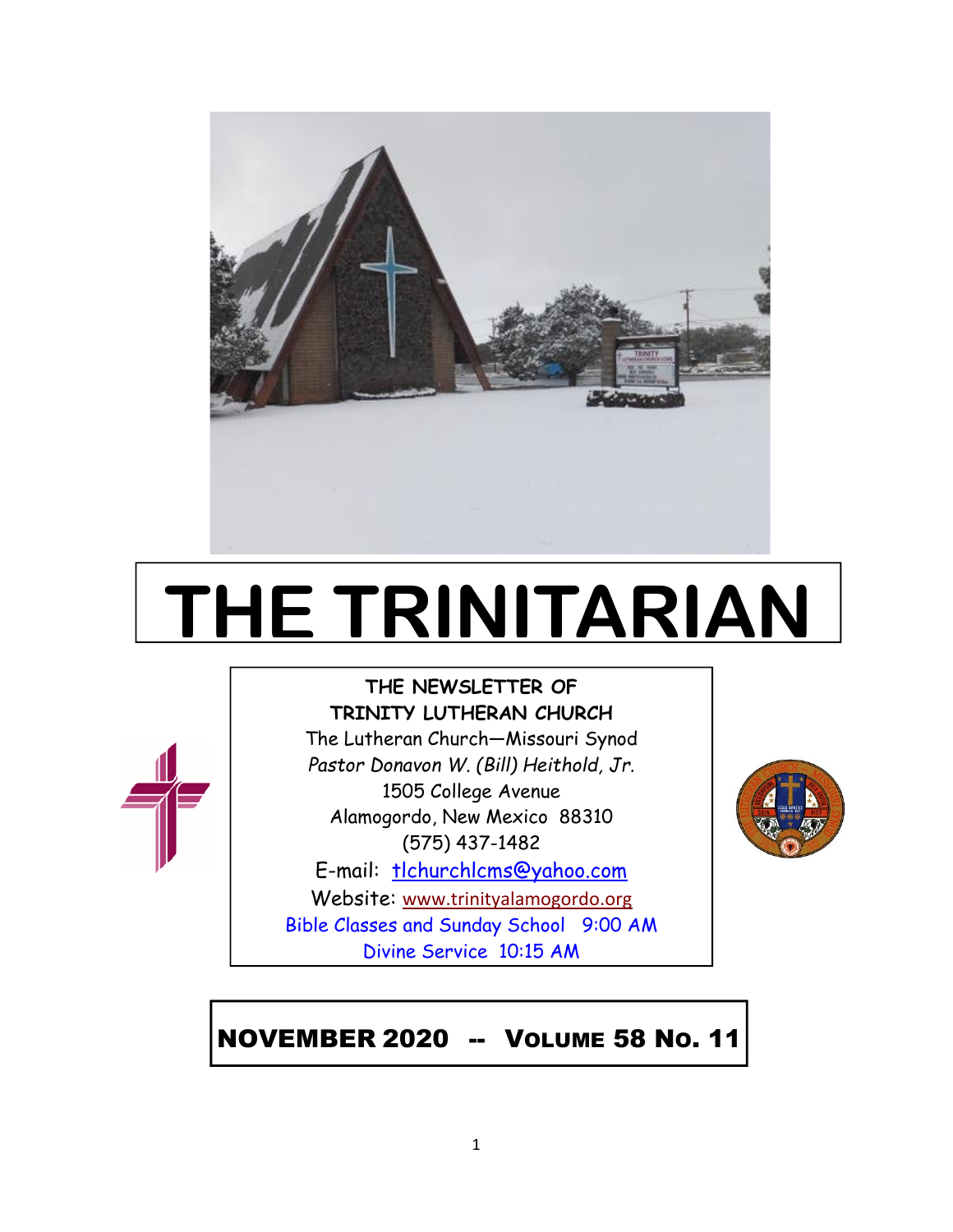## FROM THE PASTOR

Titus 3:1 Remind them to be submissive to rulers and authorities, to be obedient, to be ready for every good work,

This week, if you haven't voted yet, you will probably need to get in line to vote. You will be voting on those who will rule or have authority in one way or another over your life. Have you considered those you are voting for and what they have in mind for your life?

We live in a nation where people choose those who are to be in positions of authority so we as citizens who have been given the right to vote, should look at those who are on the ballot and find out about how they will use that authority.

Peter writes: 1Pet. 2:13-14 Be subject for the Lord's sake to every human institution, whether it be to the emperor as supreme, or to governors as sent by Him to punish those who do evil and to praise those who do good.

With the Chinese virus and how leaders have handled it, we wonder if all that is decreed has been for our good. I have been guilty of not taking everything that is said and decreed as what I think I need to do. Yes, much of that has to do with the freedom we are to have in this nation and to the information out there that really can't settle on what is good and beneficial for those governed.

Why not wear a mask? Does it do any good? There is information that it does and other information by just as knowledgeable authorities that it does no good. I may be wrong in my lack of submission to this but always in the back of my mind is if we are going to be ruled by fear then who are we trusting in?

Is it fear on my part that this might be the first step toward those who are in authority are just using this to turn us into a herd? Are we being driven toward a life contrary to what He put in place through those He had to set up the governance of this nation?

Will I begin to wear a mask more? Yes, I think I will even if it does no good. I believe as a citizen with the freedoms given us by the laws of this nation and the authority there of, I have a choice. If it might possibly help, I can do those things all the while paying attention to the rights I have as a citizen of this nation but also being ever vigilant that I am not being led to go against God's Word.

If you haven't voted yet, get out and vote Tuesday. To not vote when you have that privilege is not supportive of what God would have you do, especially in this nation that He has established with its laws and authority. He is still in authority no matter how this election turns out.

Pastor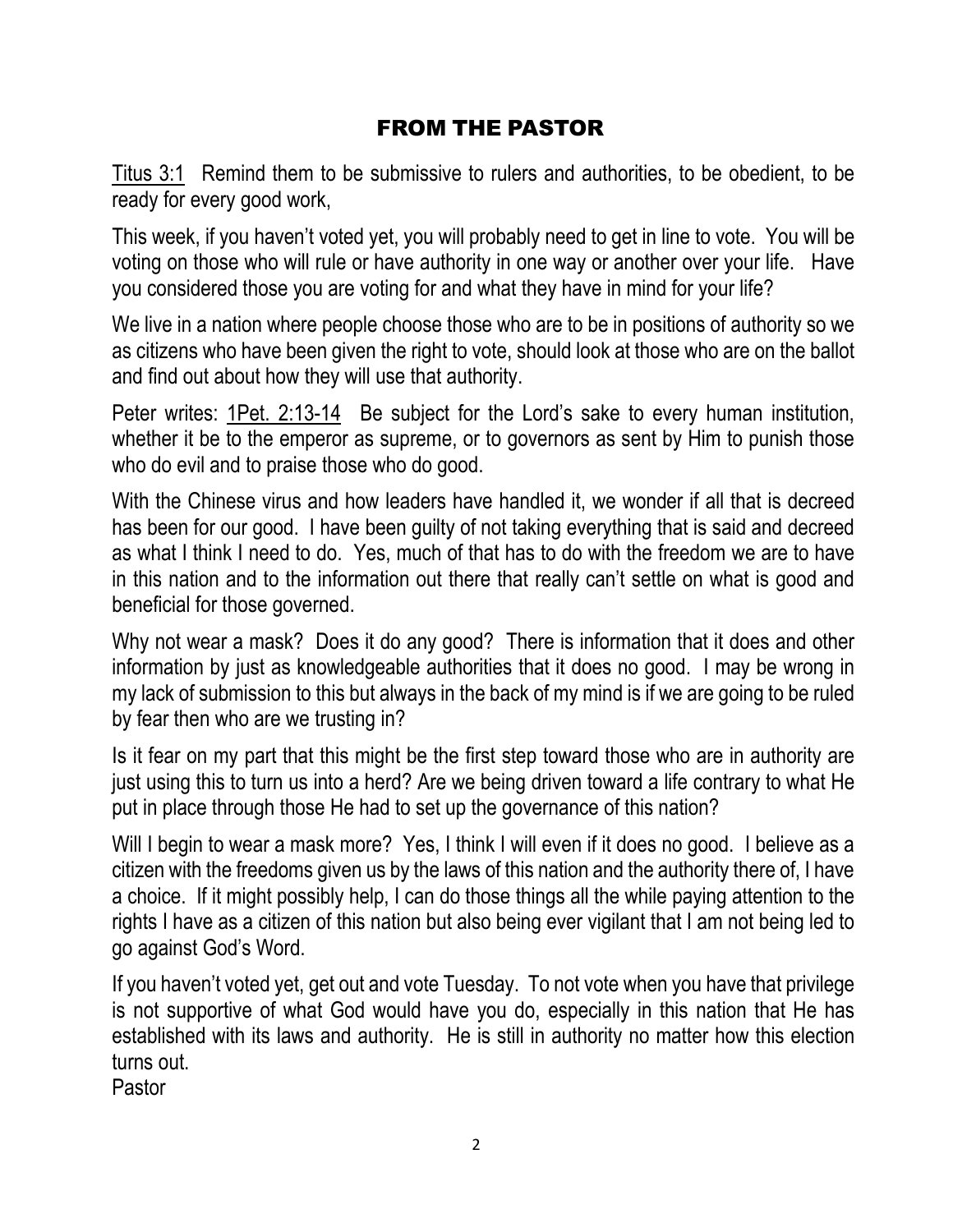## ELDERS MESSAGE **BALL OF CONFUSION**

To paraphrase the lyrics of the 1970 song written by Norman Whitfield and Barrett Strong for Motown records, sung by the Temptations:

That's what the world is today.

People moving out ,people movin in, why because of the color of their skin.

Run, run, run, but you sho' can't hide.

An eye for an eye, a tooth for a tooth, vote for me and I'll set you free.

## **Well the only person talkin' bout love thy brother is the preacher.**

The sale of pills is at an all time high, young people walkin' round with their heads in the sky.

Cities aflame in the summer time, eve of destruction, tax deduction, evolution, revolution, gun control, the sound of soul.

Politicians say more taxes will solve everything, and the band played on.

## **Round and round we go, where the world is headed nobody knows.**

Great googa mooga, can't you hear me talkin' to you.

Fear in the air, tension ev'rywhere, unemployment rising fast, the Beatle's new record a gas, and the only safe place to be is on an Indian reservation.

Eve of destruction, tax deduction, population out of hand, suicide, too many bills, hippies movin' to the hills.

## **Ball of confusion, that's what the world is today.**

To cite some other sayings:

History repeats itself.

The more things change, the more they stay the same.

This song is prophetic and pathetic at the same time.

The last fifty years haven't changed us very much, have they?

The only constant in this whole" Ball of Confusion" is **God's love for all his people.**

**God's LOVE for us** is the only reason we are still able to deal with the 'World' and all of its travails.

**God's** plans for the world are known only to him, just as the Day of Judgement is known ONLY TO HIM.

Our only recourse is to repent, ask for forgiveness, believe in HIS SON, JESUS CHRIST, **WHO DIED FOR ALL OF OUR SINS.**

James R. Wilkes, Elder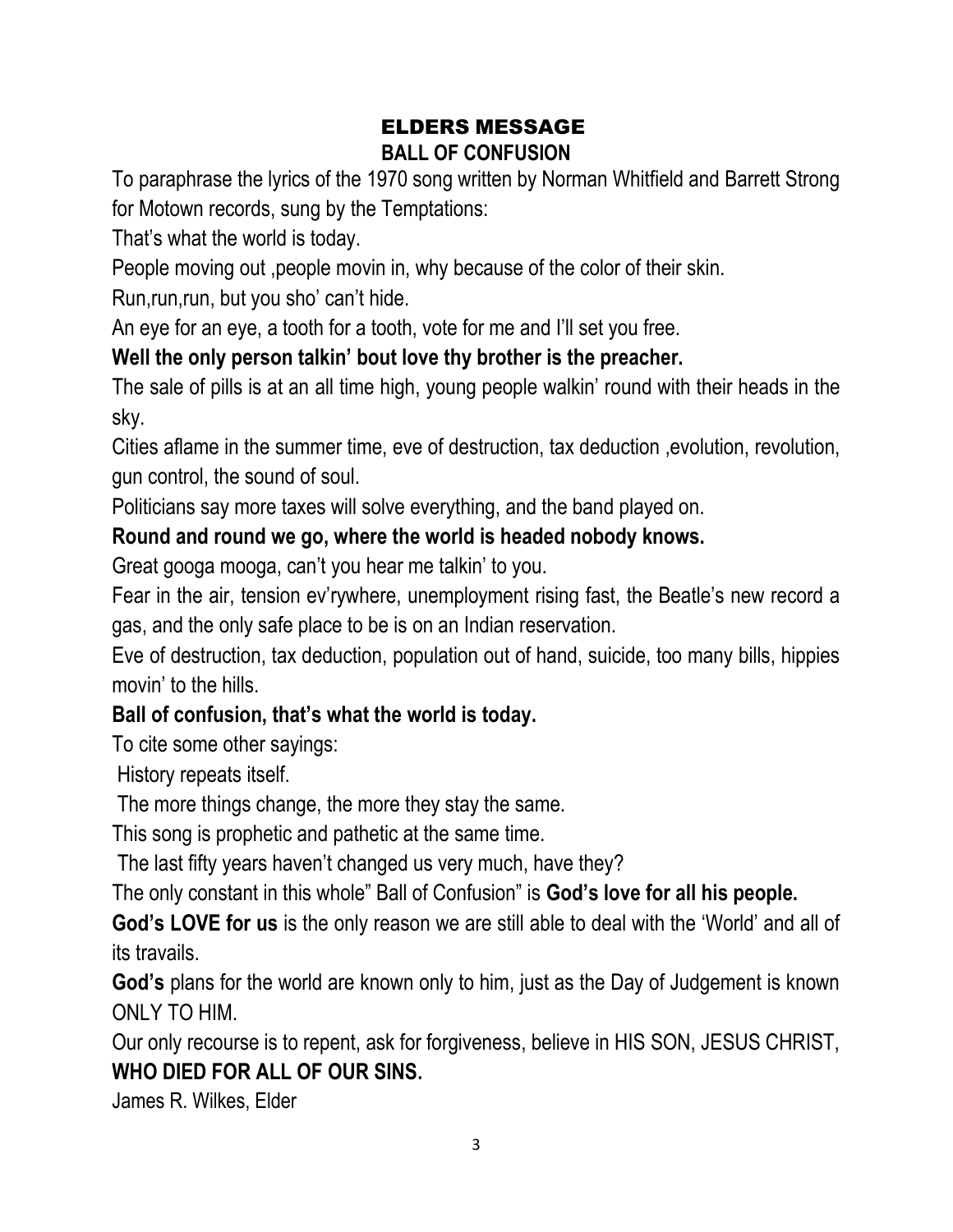## BOARD OF DIRECTORS

The Board of Directors met on October 15<sup>th</sup>.

Jim Wilkes, Head Elder, reported that the elders met October  $8<sup>th</sup>$ . Elder training  $-$ Accountability within the church, with elder visits and written contacts. Glen suggested that elders contact their members via telephone during this covid19 situation. Talking to members is much more personal than letters. Visits are not going to happen due to covid19. Elder budget proposal for 2021 will be finalized once we get input from education committee about intern pay.

Vicki Leonard, Financial Secretary, reported total income for September was \$13,454.00 of which \$12,555.00 went to the general fund and \$899.00 went to special funds.

Cheryl Sandenaw, Treasurer, reported the following: General Fund income for September 2020 was \$12,555.00 (Envelopes + Loose Plate); expenses were (\$13,890.52) giving net loss of (\$1,335.52). Our year-to-date financial status: General Fund Income: \$144,058.28 (envelopes and loose plate); Expenses: (\$153,608.03) expenses exceeded income by (\$9,549.75).

Allen Burmeister, Trustee Chair reported the following actions: The faucet in the Youth room was repaired; the trustees recommend removing the sink and cabinet due to water damage. George Haynes trimmed the bushes on the south side of the church, looks great. Thanks George. A fire extinguisher inspection was completed; two issues were noted, the kitchen fire suppression system needs to be inspected and escape route maps need to be posted. An issue with ants at the front of the church was dealt with. We learned that our pest control contractor was no longer in business. Dewitt Pest Control has been contracted. If anyone notices needed repairs, please let Allen know.

Sandy Klose, Stewardship chair, reported: As of October 13<sup>th,</sup> Vicki Leonard informed me that there is \$2545.00 in the Marquardt Memorial fund. Adding the \$500.00 from Suse Lehmann's memorial funds gives us a total of \$3,045.00. Bob Klose informed me that the committee investigating the sound system replacement received two bids one from FIRM STEP SOLUTIONS and two from HB Pro Sound. They then met with representatives from each of these companies to discuss their proposals. They are currently awaiting revised proposals.

Unfinished Business:

- 1. After much discussion, a proposed budget for 2021 was approved. It will be presented for congregation approval at the meeting on November 8<sup>th</sup>. (Closed)
- 2. The BOD approved the ballot for the BOD officers to be elected at the congregation meeting. (Closed)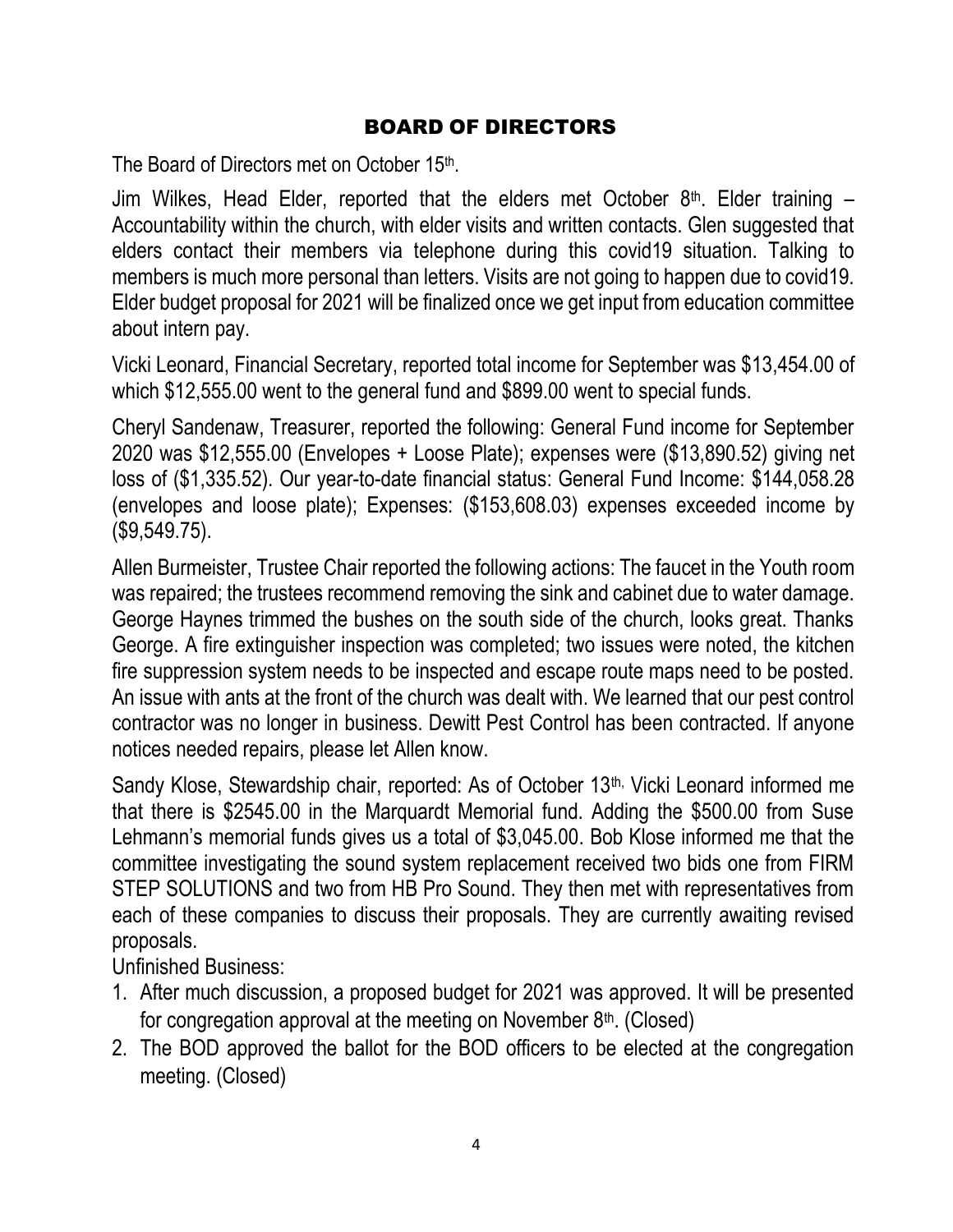- 3. Bob Klose reported that the committee met with representatives from both companies who submitted proposals for the sound/media system. A tentative selection has been made pending receipt of a revised invoice. (Open)
- 4. The board passed a motion, made by Sandy Klose, and seconded by Cindi Anderson to give Pastor Heithold, Jan Thede, Lee Wood, Cyndi Heithold, Cheryl Sandenaw and Ester Ortiz cash Christmas bonuses the same as last year. (Closed)
- 5. The weathered church sign west of town has been removed. (Closed)

New Business:

- 1. Matt Clark made a motion, seconded by Jim Wilkes, to appoint Robyn Luevano as Treasurer effective January 1, 2021. Motion passed. (Closed) There was discussion concerning safety precautions relating to the COVID 19 pandemic. It was decided to put signs encouraging members to wear masks.
- 2. Glenn Schlehuser suggested that at least one usher be present to assist people who might need help finding seating. Matt Anderson agreed to work the issue. (Closed)

Correspondence:

- 1. A letter from LCMS regarding donations to their Student Assistance Fund and/or Joint Seminary Fund was discussed. The BOD decided not to support this request. (Closed)
- 2. Bob Klose informed the board of a letter received from LCMS Rocky Mountain District (RMD) asking that a free-will offering be taken on Reformation Sunday, October 25<sup>th</sup>. Jim Wilkes will see that this is accomplished. (Open)
- 3. Bob Klose reported on email traffic from Lindsey Schultz of Verkada Inc. wanting us to purchase a security camera system. The request was denied. (Closed)

Bob Klose, President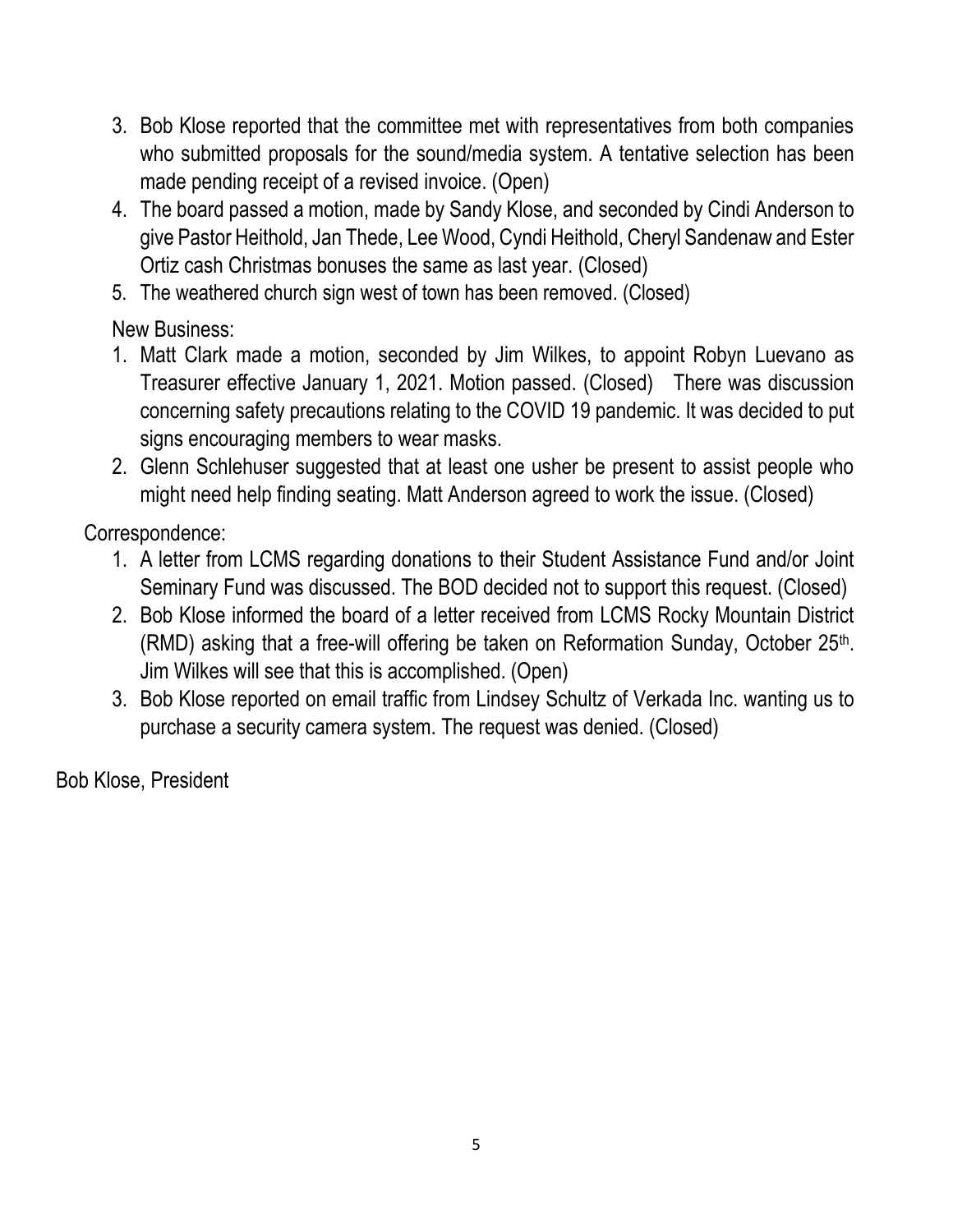## STEWARDSHIP

Dear Friends at Trinity,

"Rejoice always, pray without ceasing, give thanks in all circumstances; for this is the will of God in Christ Jesus for you." 1Thessalonians 5:16-18.

It is so hard to believe it is already November and plans for Thanksgiving are already being made.

We have so much to be thankful for. God in His infinite mercy and love gives us everything we have. We are to be good stewards of His gifts. In 2Corinthians 9:7 God shares how we should give back to Him. "Each one must give as he has decided in his heart, not reluctantly or under compulsion, for God loves a cheerful giver."

If you have read the treasurer's report, you will notice we are almost \$10,000 short in our giving to meet our expenses. I fully understand that many are not coming to the church services due to health issues and concerns. However, the church still must pay bills and keep up the facility. If you would like to give back to God for all He has given to you; you can mail your check to:

TRINITY LUTHERAN CHURCH 1505 College Avenue Alamogordo, NM 88310

Or you can drop it into the mailbox (it is secure).

I am just asking you to prayerfully consider how you can help your church meet its expenses.

May God continue to bless each of you during this difficult and challenging time.,

God's blessings this Thanksgiving season, Sandy Klose, Stewardship Chairperson

#### LWML

Connected…. In the words of Jesus found in John 15:5 - I am the vine, you are the branches. Paul also tells of our connectedness in Romans 12:4…So we, though many, are one body in Christ. Being connected in Christ, as the grapes are connected to the vine, has been a challenge for many at this time. Ecclesiastes 3:1 tells us that there is a time for everything. To everything there is a season, and a time to every purpose under heaven. The scripture goes on to list times to be born, die, plant, harvest. In this vein, we tell people that things happen "in God's time" and not ours. I know for me this has become almost cliché. But here we are, waiting…Waiting to be allowed to go back to school, waiting to go to the store without masks, waiting to be told we're safe from this virus. When Paul was in prison, he didn't get impatient, he learned to be content. He knew he was in God's hands, and the situation would be resolved in God's time.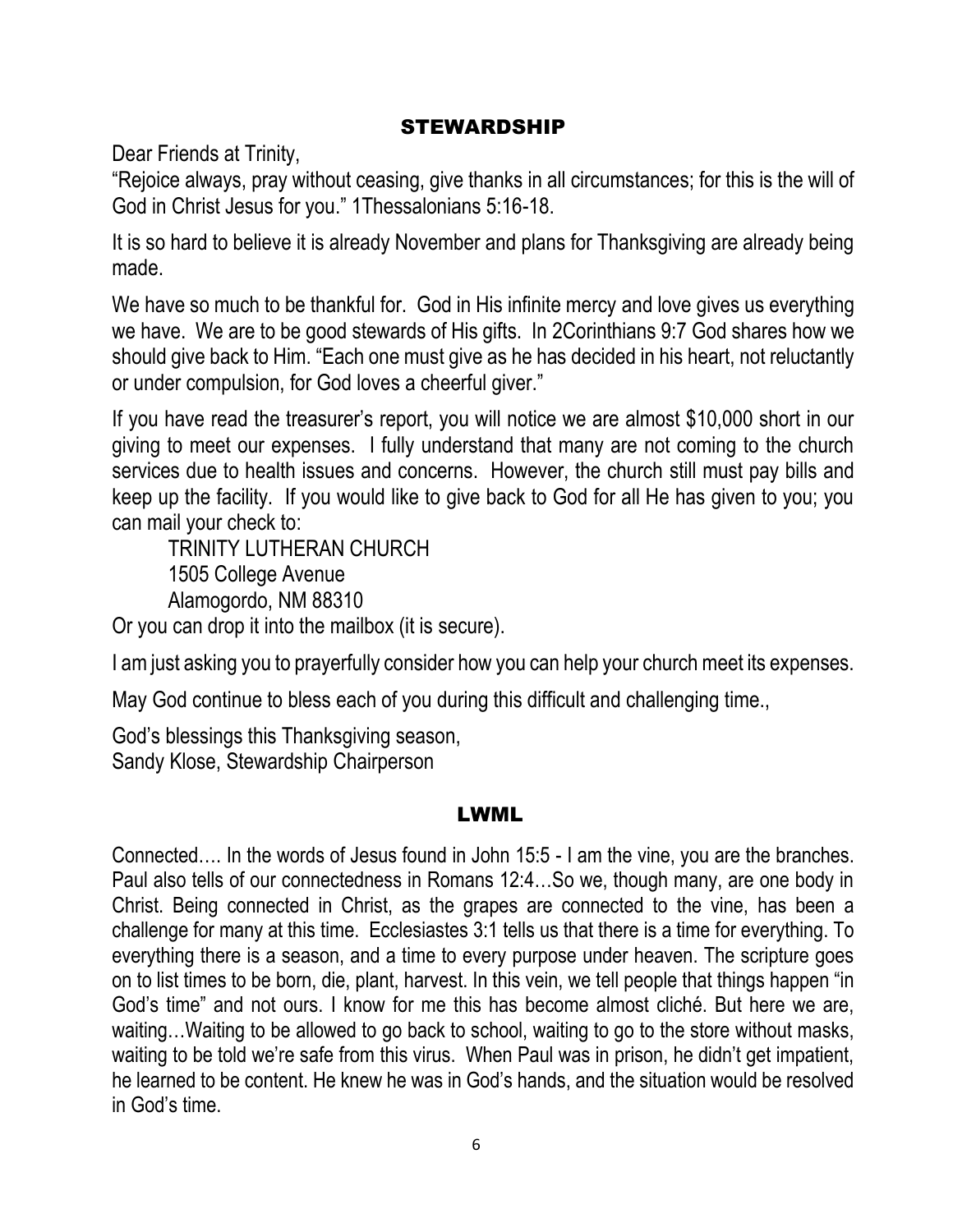As LWML Sisters we are together in faith, ministry, and prayer. At this time in our world, we are so blessed to be able to take all our thoughts, wishes, hopes, problems, thanks, worries, and frustrations to our God in prayer. As sisters in Christ, we can also liftup everything to God through our LWML Rocky Mountain District Prayer Circle. A quick email with any prayer request can be sent to prayers@lwmlrmd.org. Additionally, if you would like to add your email address to the prayer circle group, please also send it to prayers@lwmlrmd.org.

*LWML Sunday – THANK Everyone for their support in purchasing Muffins for Mites Bake Sale. We will be able to send \$350 to Mission work. Thank you ladies for your outstanding contributions of baked items.*

*FALL RALLY – we were blessed with approximately 30 ladies (ten of which were from Trininty) from our zone who attended by zoom and hosted by RMD President Debbie Yockie, & Zone President, Belinda Burmiester. Pastor Cramm presented a Bible Study on Matthew 25, and highlighted some meaningful revelations to us. Belinda Burmiester, Trinity, was elected Zone President, and Karen Davis from El Paso, Treasurer. Nora Sotak will serve 1 year as VP. Those that were Unable to attend either in person or by zoom really missed out on our LWML commitment to each other and our mission work. We enjoyed a DELICIOUS PotLuck prepared by the ladies, and wonderful fellowship time.*

## **UPCOMING EVENTS**

*Nov. 14 – Our next gathering at 10a.m. at Trinity. We will have devotion time, and be planning Thanksgiving Baskets. PLEASE!! let Pastor or a LWML Board member know of any families in need that we can assist.*

*Nov 16 – LWML RMD "Eager Conversation Worship" presented by Lutheran Hour Ministry at 6:30p and again on Nov 21st at 9:30a. This will be an hour of "virtual" Worship. Please register on line lwmlrmd.org by Nov. 9th. More info on website.*

#### **DISTRICT MISSION GRANTS 2020-2022**

#### **#3 God Cares About You – "Children's Weekend Food Bag Ministry" -** Grant amount: \$8,000

In one of the most crime-ridden and poorest neighborhoods in Albuquerque, NM, several Lutheran churches have begun the God Cares About You Mission, which serves to provide children and their parents with clothes, school supplies, food, meals, a back to work program, Bible studies, worship services and counseling. The Mission is a safe space in a violent neighborhood for parents and children to gather. Ten (10) to thirty (30) children come from the neighborhood each week for Sunday School and VBS time together with Jesus. A new "Children's Weekend Food Bag Ministry" would provide meals to these children who do not have reliable food sources for the weekend.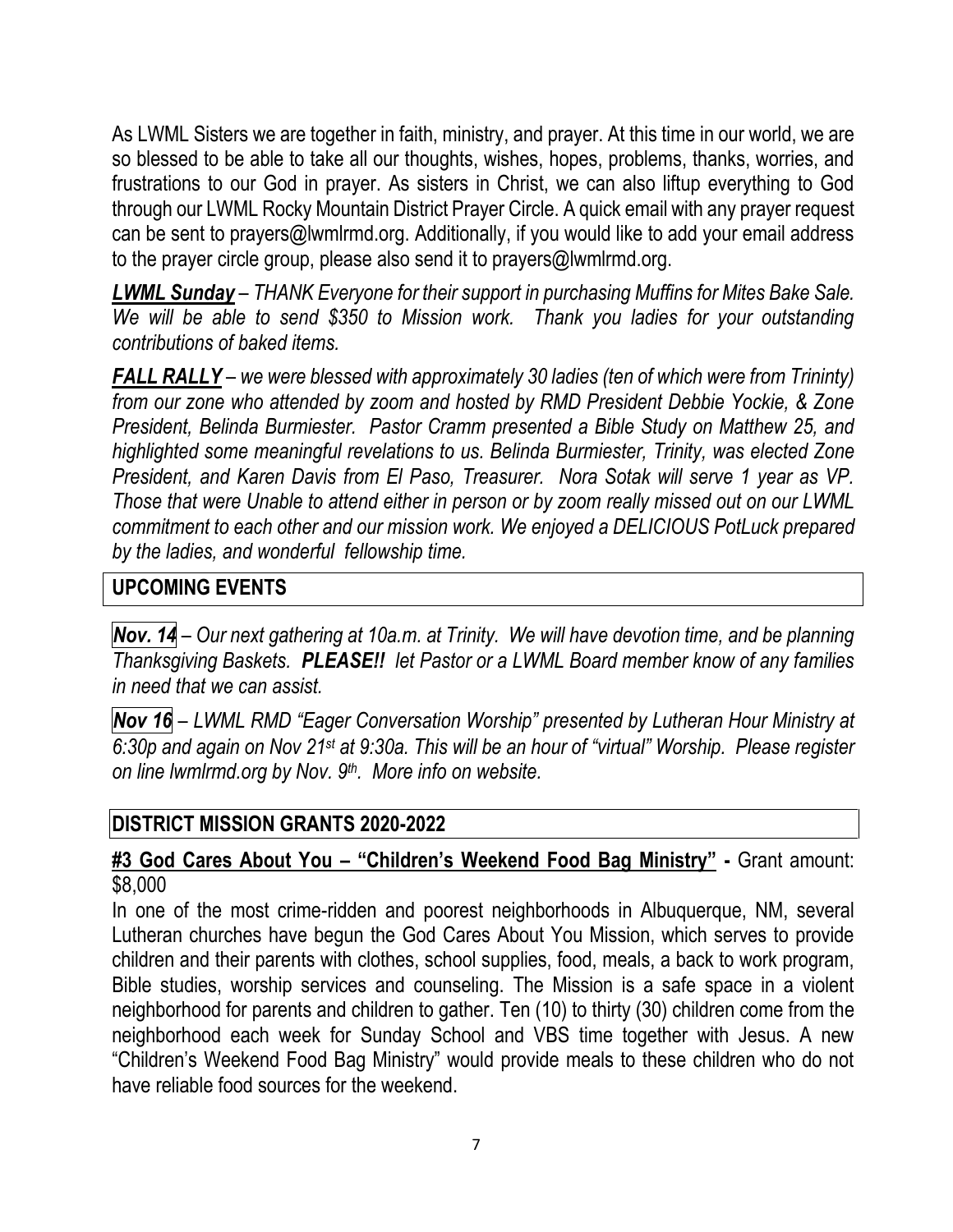## #4 - M**ercy Meals of Colorado Springs -** Grant amount: \$5,000

Volunteers from Immanuel Lutheran Church, Colorado Springs and surrounding churches gather to assemble Mercy Meal bags that are shipped internationally by Orphan Grain Train to places like the war-torn Republic of Georgia. Each bag contains rice, soy, dried vegetables and nutrient-rich vegetable base powder. They package an average of 360 meal bags a week, with a cost of 13 cents per bag, and have at least 15 volunteers at work sessions. The Christian organizations that receive and distribute these Mercy Meals present the Gospel to those receiving the meals, providing the spiritual food that endures to eternal life. This grant would provide supplies for two shipments of Mercy Meals.

## **NATIONAL MISSION GRANTS 2019-2021**

**National Mission #16 - Preparing Leaders for Tomorrow-LCMS School Ministries -** \$8,000

It is critical that we identify and recruit Lutheran School administrators to provide leadership for schools where teachers integrate theology in their teaching, model the Christian life, apply Law and Gospel to disciple students and assist them in their faith development to attain the fullness of the promise of life in Christ. These grant funds will provide training to equip 30 qualified candidates for placement as administrators in LCMS schools who will directly impact thousands of students, helping them grow as disciples of Christ. Currently only 28% of the educators serving in our schools are LCMS Rostered-Active members. Educators who are Non-Rostered and contracted, reflect the majority of the educators currently serving in Lutheran schools at 51%.

Yvonne Steeby, Trinity LWML President

**Any questions? Contact Yvonne, Bev, Hannah, Christine, Belinda, or Cyndi H.** *LWML On The Go,* **is available through your podcast provider, at lwml.org, and on the LWML App.**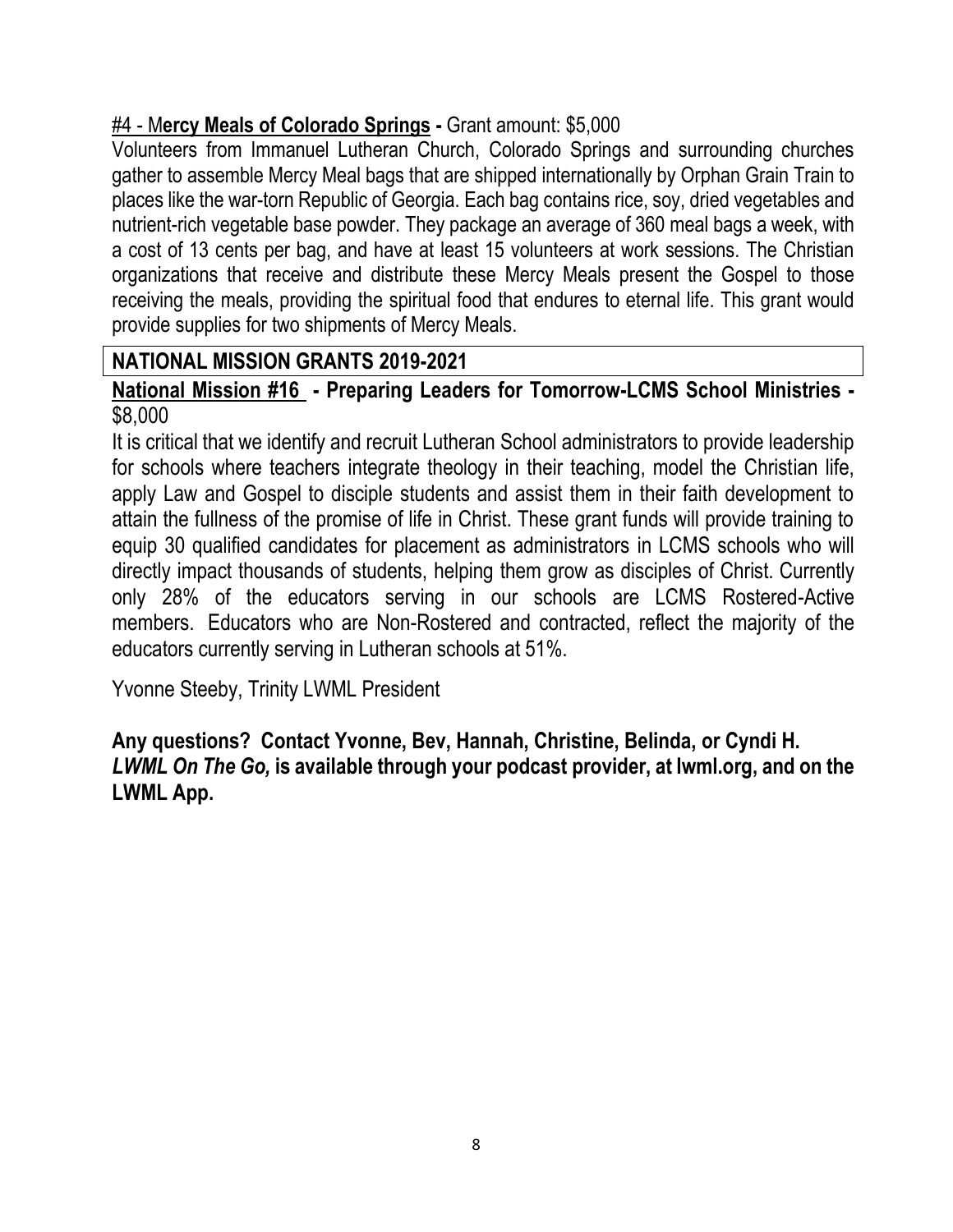# **THANKSGIVING FOOD BASKETS**

**October / November Mission Project is to fill food baskets for those in Need. The following is a fun easy way to fulfill** (of Course, you can always do it YOUR Way!) **the project:**

| 30-Oct   | <b>Box of Cereal</b>                                                                                                         |
|----------|------------------------------------------------------------------------------------------------------------------------------|
|          | Jar of Peanut Butter                                                                                                         |
|          | 1-Nov Stuffing Mix                                                                                                           |
|          | 2-Nov Box Potatoes                                                                                                           |
|          | 3-Nov Macaroni & Cheese                                                                                                      |
|          | 4-Nov Can of Fruit                                                                                                           |
|          | 5-Nov Cake Mix/Icing                                                                                                         |
| Week 2   | Jar of Applesauce                                                                                                            |
|          | <b>Can of Sweet Potatoes</b>                                                                                                 |
|          | 8-Nov Can of Tomatoes                                                                                                        |
|          | 9-Nov Can of Tuna                                                                                                            |
|          | 10-Nov Can of Cranberries                                                                                                    |
|          | 11-Nov Pkg of Beans                                                                                                          |
| 12-Nov   | <b>Box of Crackers</b>                                                                                                       |
| Week 3   | Bag of Rice                                                                                                                  |
|          | Pkg of Pasta                                                                                                                 |
|          | Spaghetti Sauce                                                                                                              |
|          | <b>Chicken Noodle Soup</b>                                                                                                   |
|          | <b>Tomato Soup</b>                                                                                                           |
|          | Can of Corn                                                                                                                  |
|          | Can of Mixed Vegetables                                                                                                      |
| Week 4   | <b>Can of Green Beans</b>                                                                                                    |
|          | Box of Pancake Mix                                                                                                           |
|          | Can of Pie Filling (or)                                                                                                      |
| \$\$\$\$ | Towards a Turkey                                                                                                             |
|          | 31-Oct<br>6-Nov<br>7-Nov<br>13-Nov<br>14-Nov<br>15-Nov<br>16-Nov<br>17-Nov<br>18-Nov<br>19-Nov<br>20-Nov<br>21-Nov<br>22-Nov |

## *THANK YOU*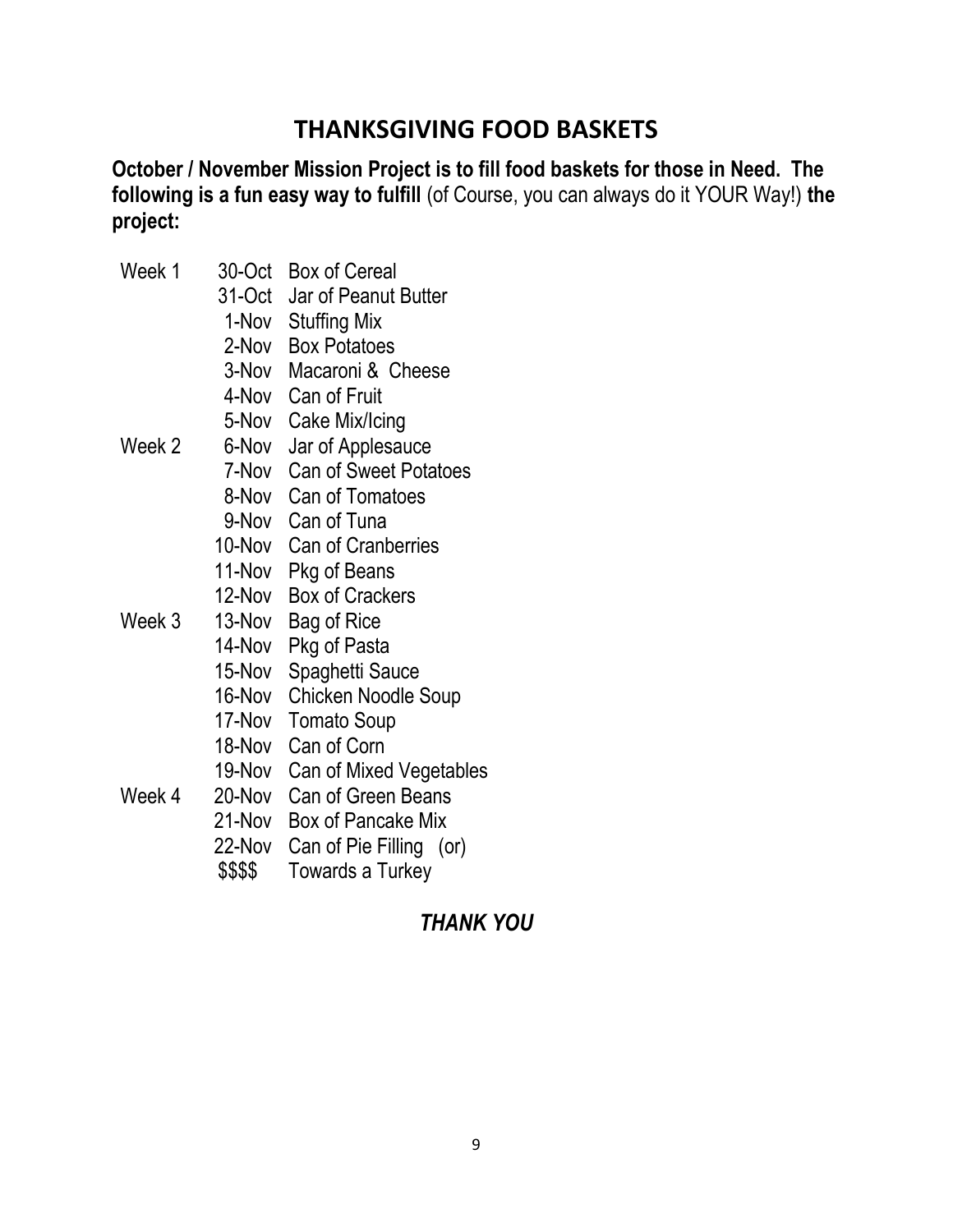# HYMN OF THE MONTH

#### **"CHILDREN OF THE HEAVENLY FATHER"**

*Behold what manner of love the Father has bestowed on us, that we should be called children of God!* 1 John 3:1 (NKJV

This Scandinavian hymn was penned by Carolina (Lina) Sandell-Berg, the "Fannie Crosby of Sweden." She was born in a parsonage in Froderyd, Sweden, on October 3, 1832, into a home full of music and literature. Lina (pronounced Lie-nah) was a "daddy's girl" in childhood, for her frail health often kept her indoors, in his study, when other children were outside playing.

When she was twelve, she fell ill and was paralyzed. Eventually Lina regained her heath, and out of the experience came her first book of poems, published when she was a teenager. But another tragedy awaited her.

When she was twenty-six, she and her dad were traveling by boat outside the habor of Goteborg when he fell overboard and drowned. Out of this experience came a flood of poems and hymns, including her classic, "Day by Day, with Each Passing Moment."

Some hymn histories claim that "Children of the Heavenly Father" was one of the hymns written in response to her father's death; but it was first published in 1855, three years before this tragedy. This has prompted other historians to claim it was one of the poems she wrote as a teenager. All we know is that "Children of the Heavenly Father" first appeared in Lina's book, *Andeliga Dagg-Dropper* in 1855, when she was twenty-three.

The simple, lilting tune to "Children of Our Heavenly Father" is a Swedish folk melody called *"Tryggare Kan Ingen Vara,"* which translated, is: "No One Can Be Safer." Its origins are unknown, but "Sweden's Spiritual Troubadour, Oskar Ahnfelt, set many of Lina's poems to music. At the time, the state-sponsored church didn't allow simple pietistic hymns like "Children of Our Heavenly Father." But Ahnfelt sang them anyway, traveling around with his ten-string guitar. When opposition arose, he was ordered to sing before King Karl XV. To the chargin of church officials, the king loved Ahnfelt's simple melodies and tender hymns, saying, You may sing them as much as you desire in both of my kingdoms."

He did, and many of his texts were written by Lina Sandell-Berg, who wrote about six hundred fifty hymns and poems during her lifetime. "Ahnfelt has sung my songs into the hearts of people," she later said.

*---Then Sings My Soul, Book 2, Robert J. Morgan*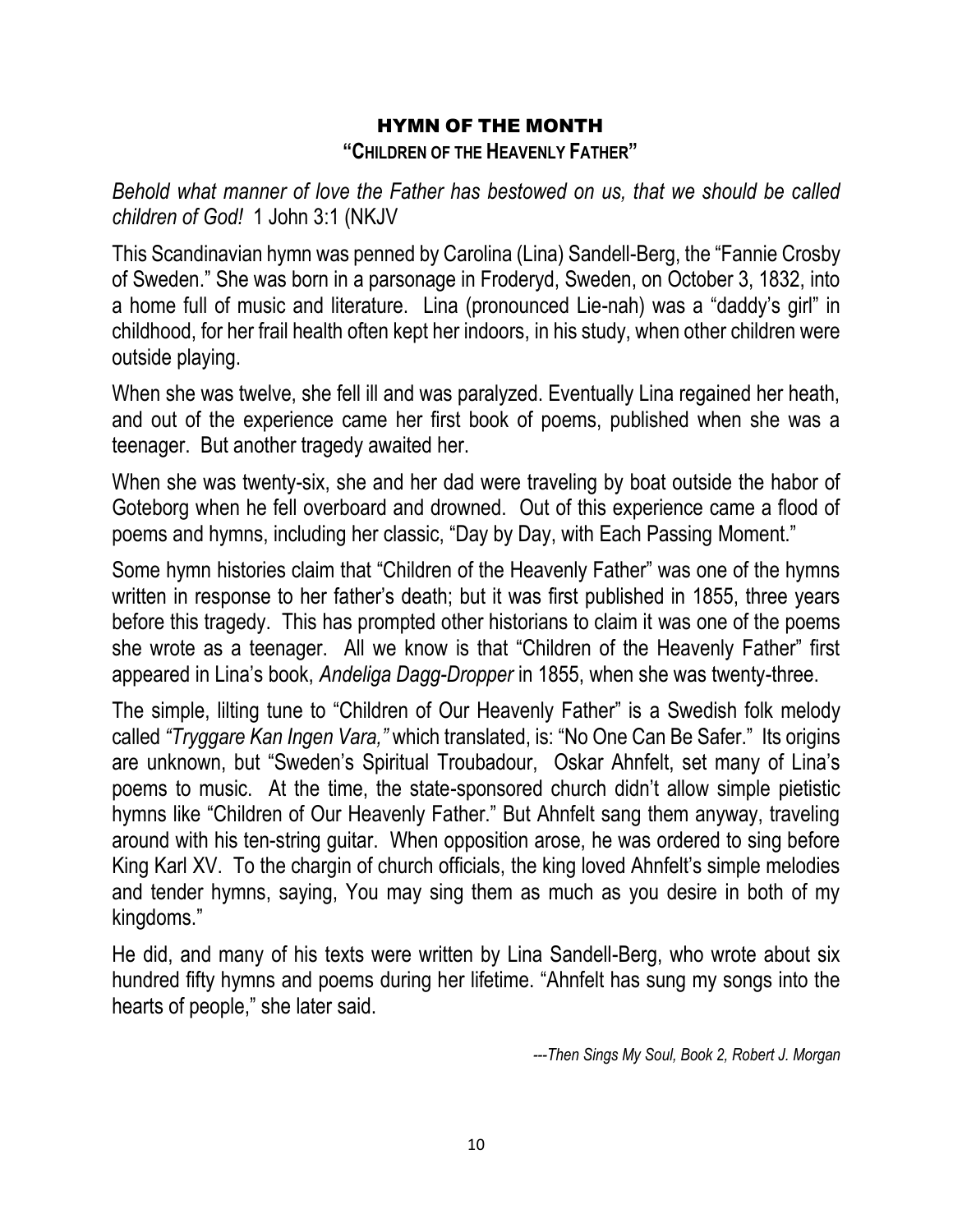## MY WORLD

Why should I worry --- why should I care? The world gets along without me there, I don't need people nor do they need me, They have the idea: "You just wait and see." Why should I worry if feelings are hurt, Or my smile unfriendly, my answers curt? O friends, why should such a world be? Try to explain so that I may see. Our feelings are weary --- our hearts are numb Will there be a day when peace will come? I don't mind this world in which I live, But if there were something good to give, Or to say or to comfort a wandering soul, Such a radiant crown would be my goal, In this world of Why-Should-I-Care --- Some people do, because God is there.

---- *Julie Marshal, La Junta, Colo.*